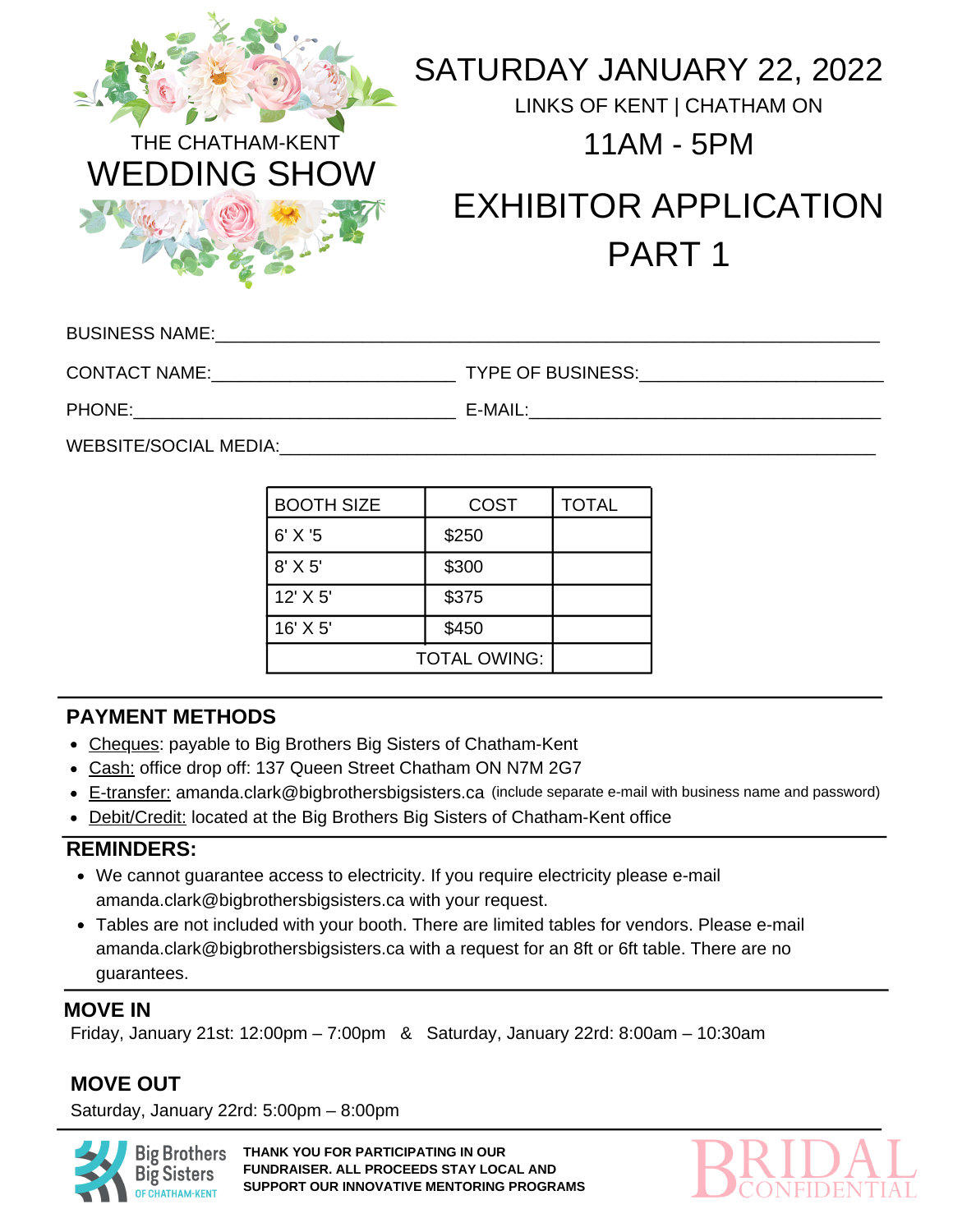

WEDDING SHOW

## SATURDAY JANUARY 22, 2022

LINKS OF KENT | CHATHAM ON

# EXHIBITOR APPLICATION PART 2

## **GRAND PRIZE:**

We would like to offer an incentive for our brides to attend. We are seeking prizes that are 'stand alone prizes'. For example, a coupon valued at \$50 for a service that actually costs more than \$50 is not a stand alone prize. Are you willing to contribute to our grand prize?

YES NO

If yes, PRIZE YOU WILL BE DONATING:

VALUE OF PRIZE:

## **POP UP SPEAKERS:**

To make the show engaging we were hoping to create a schedule of events. If you have a fun demonstration you would like to do, an engaging talk you would like to present, or any other fun educational presentation related to your business, we would love to showcase you! Please indicate below if you would like to be added to our schedule of events. We reserve the right to modify the schedule and accept or deny requests to present.

| PLEASE CONSIDER ME AS A POP UP SPEAKER: |  |  |  | NC. |  | $\mathbin{\mathsf{I}}$ I NEED MORE INFO |
|-----------------------------------------|--|--|--|-----|--|-----------------------------------------|
|-----------------------------------------|--|--|--|-----|--|-----------------------------------------|

## **OPT IN PASSPORT PROGRAM:**

To encourage brides to visit each booth, we hand out passports that features all the exhibitors. The brides then need to complete the passport, by visiting each booth and gaining a signature, in order to be eligible for a prize. This program is optional.

| PLEASE INCLUDE ME IN THE PASSPORT: |  | <b>YFS</b> |  | NC |  | <b>INEED MORE INFO</b> |
|------------------------------------|--|------------|--|----|--|------------------------|
|------------------------------------|--|------------|--|----|--|------------------------|



**THANK YOU FOR PARTICIPATING IN OUR FUNDRAISER. ALL PROCEEDS STAY LOCAL AND SUPPORT OUR INNOVATIVE MENTORING PROGRAMS**